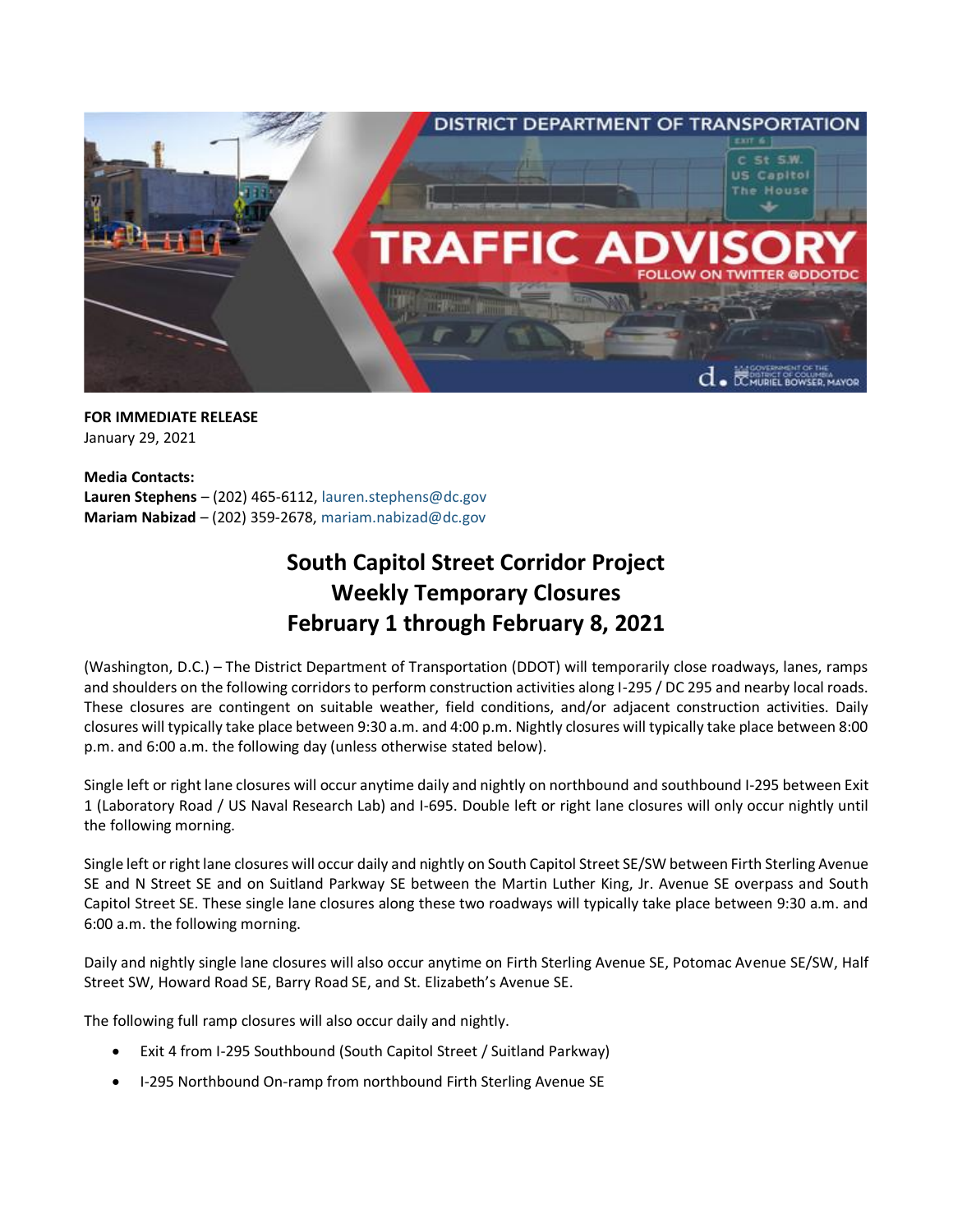Northbound South Capitol Street SE between Firth Sterling Avenue SE and Suitland Parkway SE will be closed nightly from 8:00 p.m. to 5:00 a.m. the next morning between Monday night, February 1 and Friday morning, February 5, 2021, as shown in the graphic. A marked detour will be in place during these closures.

Northbound South Capitol Street SE CLOSED (red line) between Firth Sterling Avenue SE and Suitland S Capitol St SW S Capitol St SW Parkway SE (Detour provided). A single lane (left or right) will be closed on southbound South SB South Capitol St., SW Capitol Street SW between FDMB and Firth Sterling Avenue SE with Howard Rd 15 minute intermittent closures. Suitland Pkwy. SF Follow detour to bypass closure: NB South Capitol St., SE Northbound South Capitol . Street SE will turn right on Firth Sterling Avenue SE and left on Suitland Parkway SE (green line). Suitland PH Firth Sterling Ave., SE Birney Elementary School Excel Academy Pcs

South Capitol Street SE Closure & Detour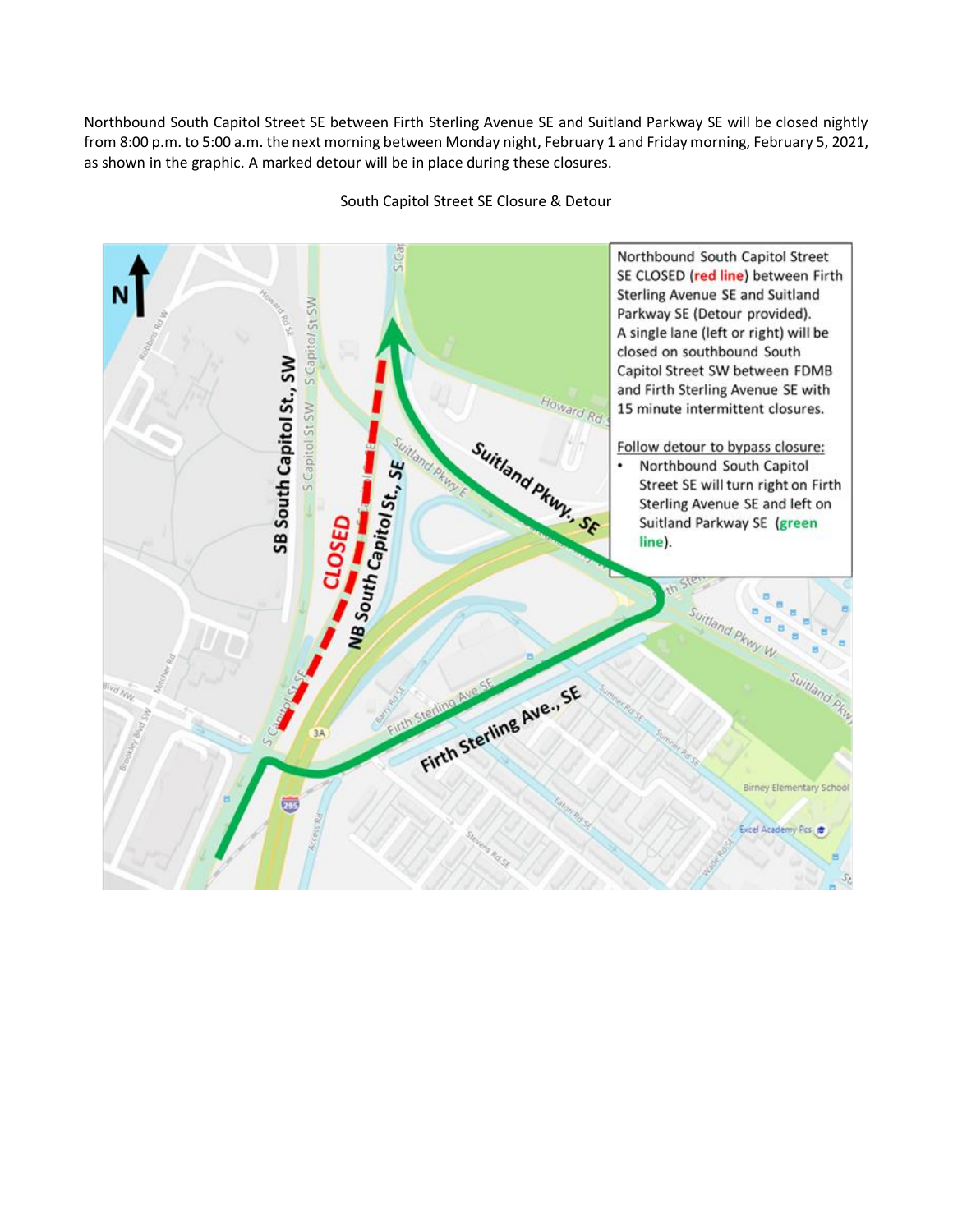Firth Sterling Avenue SE between South Capitol Street SE and St. Elizabeth's Avenue SE will be closed during the weekends of February 6 & 7 and February 13 & 14 from 5.00 a.m. to 9.00 p.m. each day, as shown in the graphic. In the event of weather or other unforeseen delays the closure will be rescheduled to the following weekend. Weekend closures will be followed by nightly closures during the following week. A marked detour will be in place during these closures.

shington DC Dmv Lot  $\frac{\pi}{2}$ 79 **ARD METRO FRONT ME** U-Turn at M St SW M St SE IN. **M** Street SE saac Hull Ave Federal Moto 说 Carrier Safety A W N St SE  $V_{\rm{min}}$ N St SW 5 5 Washir 3 icl 415 Navy DC Water ÷ Agua 301 | W DC Water ΨI O St SW Sica Nationa Park <sub>13</sub> P St SW B St 4th Ave poto Anacostia River Q St SW NB South Capitol Street SE Potoma ter xx SB South Capitol Street SW Anscosto **Buzzard Point** hair th Ave Audi Field 3 Anacostia Park Firth Sterling Avenue SE CLOSED (red line) between South Capitol Street SE and St Elizabeths Avenue Howard Rd SE. Suitand Parkway SE Follow detour to bypass closure (green line) - NB on South Capitol Street SE to M Street SE, U-turn at M Street SE to southbound South Firth Sterling Avenue SE Capitol Street, SW. Continue on Firth Sterling Avenue ST South Capitol Street SW to Suitland  $3A$ Parkway SE then turn right on FARM

St Elizabeths Avenue, SE

southbound Firth Sterling Avenue

SE (LOCAL TRAFFIC ONLY).

Firth Sterling Avenue SE Closure & Detour